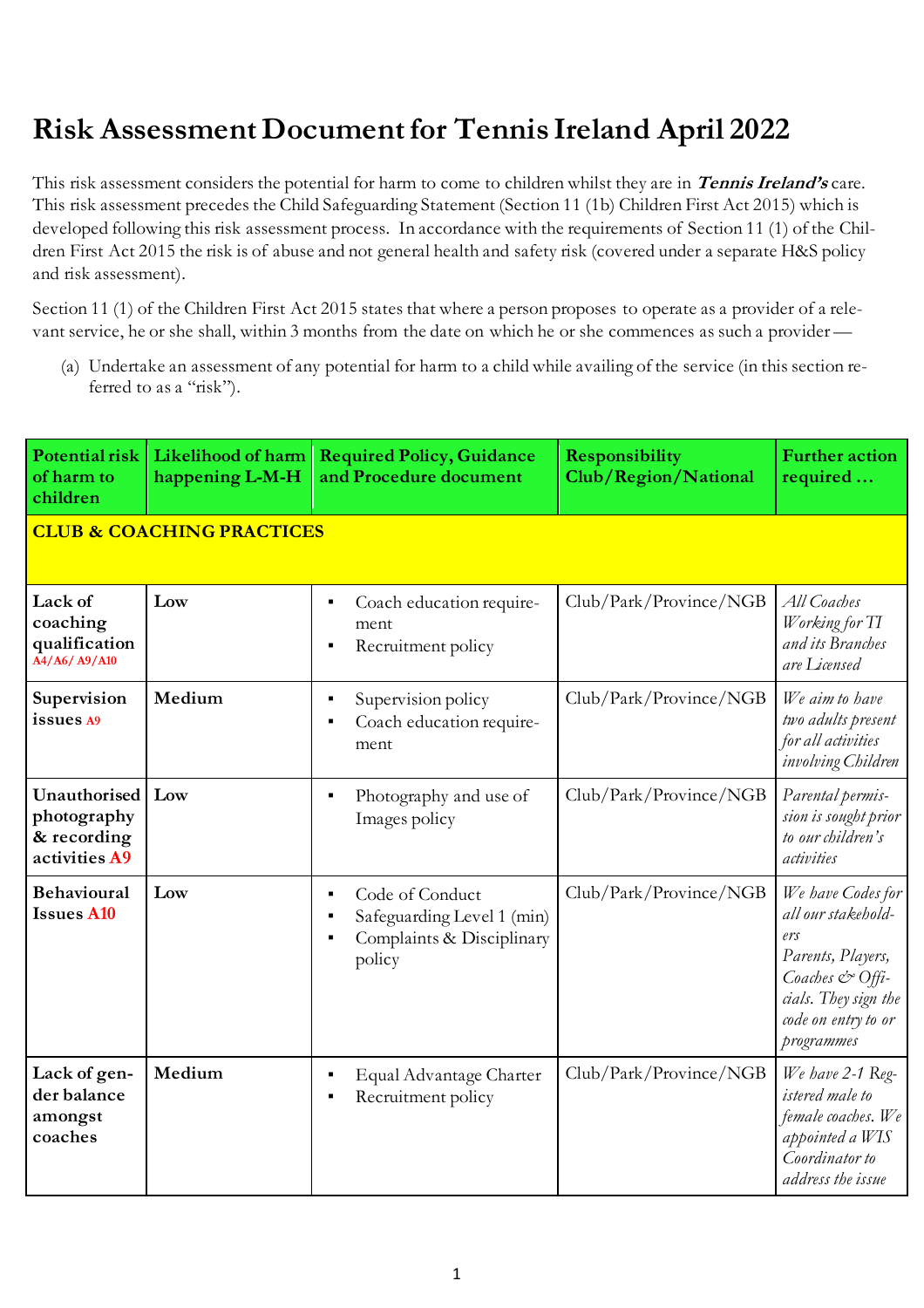| Potential risk<br>of harm to<br>children                                                                | Likelihood of harm<br>happening L-M-H | <b>Required Policy, Guidance</b><br>and Procedure document                                       | Responsibility<br>Club/Region/National | <b>Further action</b><br>required                                                                                                                                       |
|---------------------------------------------------------------------------------------------------------|---------------------------------------|--------------------------------------------------------------------------------------------------|----------------------------------------|-------------------------------------------------------------------------------------------------------------------------------------------------------------------------|
|                                                                                                         |                                       |                                                                                                  |                                        | and we have an<br>equal advantage<br>charter                                                                                                                            |
| No guidance<br>for travelling<br>and away<br>trips A9, A10,<br><b>A11</b>                               | Low                                   | Travel/Away trip policy<br>Child Safeguarding Train-<br>1ng                                      | Club/Park/ Province/NGB                | We have proce-<br>dures in place for<br>all trips organised<br>by our NGB<br>With mixed gen-<br>ders, we ensure a<br>male, and a female<br>adult is with the<br>players |
| Lack of ad-<br>herence with<br>misc proce-<br>dures in<br>Safeguarding<br>policy (i.e.<br>transport) A8 | Low                                   | Safeguarding policy<br>Complaints & disciplinary<br>policy                                       | Club/Park/ Province/NGB                | We have a Safe-<br>guarding Policy<br>and COD proce-<br>dures in place                                                                                                  |
|                                                                                                         | <b>COMPLAINTS &amp; DISCIPLINE</b>    |                                                                                                  |                                        |                                                                                                                                                                         |
| Lack of<br>awareness of<br>a Complaints<br>& Discipli-<br>nary policy<br>A8                             | Medium                                | Complaints & Disciplinary<br>$\blacksquare$<br>procedure/policy<br>Communications proce-<br>dure | Club/Park/Province/NGB                 | We have the COD<br>document on our<br>website and a<br>summarised Ap-<br>pendix Document<br>We need to review<br>and update 2022                                        |
| Complaints<br>not being<br>dealt with<br>seriously A8                                                   | Medium                                | Complaints & Disciplinary<br>procedure/policy                                                    | Club/Park/Province/NGB                 | We need to im-<br>prove on this.<br>Communication                                                                                                                       |
|                                                                                                         | <b>REPORTING PROCEDURES</b>           |                                                                                                  |                                        |                                                                                                                                                                         |
| Lack of<br>knowledge of<br>organisation-<br>al and statu-<br>tory reporting<br>procedures<br>A7, A10    | Low                                   | Reporting proce-<br>dures/policy<br>Code of Conduct<br>п<br>/Behaviour                           | Club/Park/Province/NGB                 | We have a $Na-$<br>tional Children's<br><i>Officers</i><br>4 Provincial<br>Branch CO's and<br>a Designated Liai-<br>son Person in place                                 |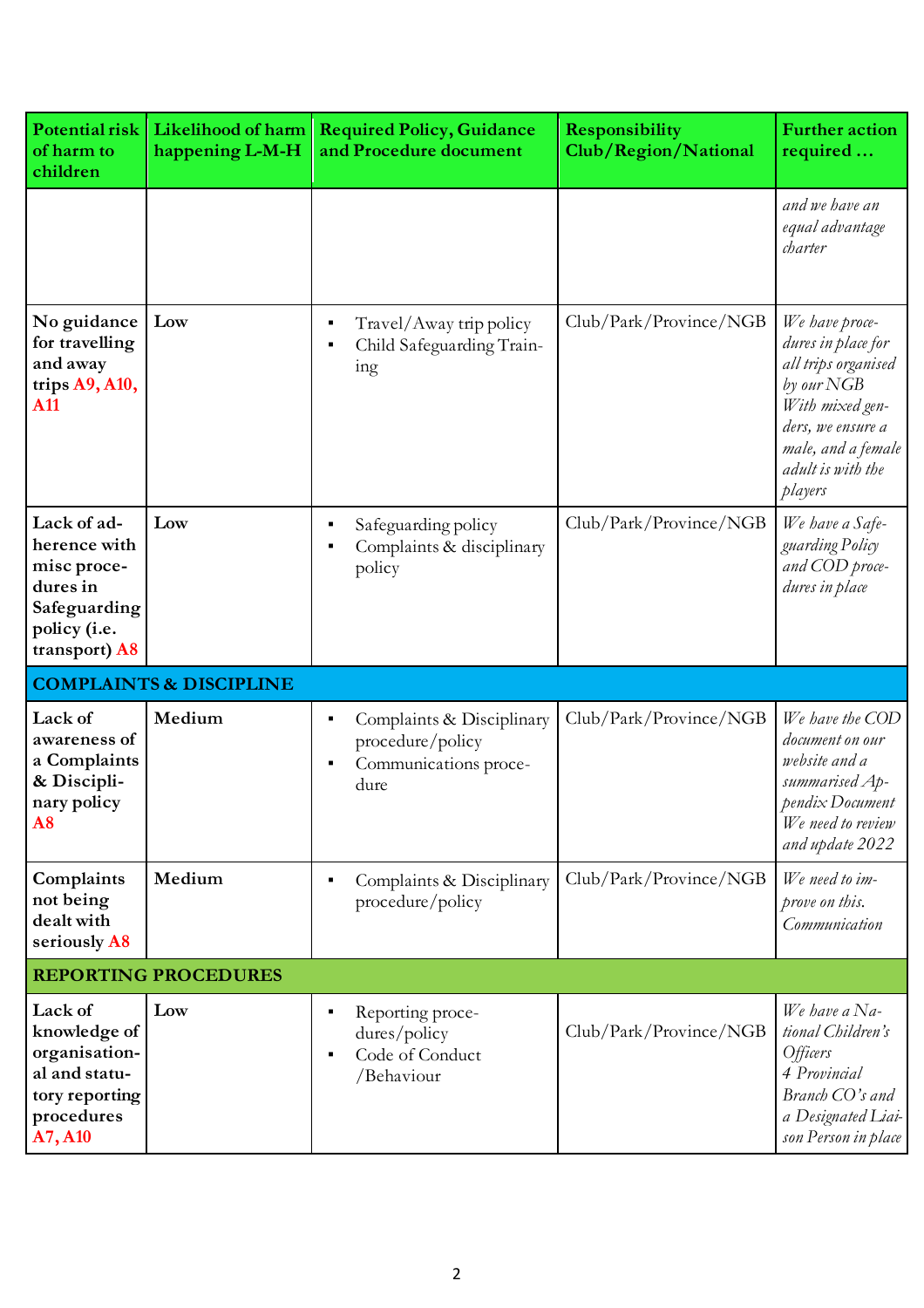| Potential risk<br>of harm to<br>children                                                                                                          | Likelihood of harm<br>happening L-M-H | <b>Required Policy, Guidance</b><br>and Procedure document                              | Responsibility<br>Club/Region/National       | <b>Further action</b><br>required                                          |
|---------------------------------------------------------------------------------------------------------------------------------------------------|---------------------------------------|-----------------------------------------------------------------------------------------|----------------------------------------------|----------------------------------------------------------------------------|
| No Chil-<br>dren's Officer<br>appointed<br>A6, A7                                                                                                 | Low                                   | Roles & Responsibilities<br>Safeguarding Training-<br>Level 1&2                         | NGB                                          | Children's Officers<br>in place                                            |
| No DLP Ap-<br>pointed A6,<br>A7                                                                                                                   | Low                                   | Roles & Responsibilities<br>Safeguarding Training-<br>Level 1 & Level 3                 | NGB<br>Club                                  | Designated Liai-<br>son Person in place                                    |
| Concerns of<br>abuse or<br>harm not re-<br>ported A5, A7                                                                                          | Low                                   | Reporting proce-<br>dures/policy<br>Child Safeguarding Train-<br>ing $-$ Level 1, 2 & 3 | Mandated Person<br>Designated Liaison Person | Role of the $CO's$<br>and $DLP's$                                          |
| Not clear<br>who Young<br>People<br>should talk to<br>or report to<br>A7                                                                          | Low                                   | Post the names of CCOs,<br>DLPs and MP                                                  | CCO<br><b>DLP</b>                            | CO and DLP<br>listed on our web-<br>site                                   |
| <b>FACILITIES</b>                                                                                                                                 |                                       |                                                                                         |                                              |                                                                            |
| Unauthorised<br>access to<br>designated<br>children's<br>play & prac-<br>tice areas and<br>to changing<br>rooms,<br>showers, toi-<br>lets etc. A9 | Low                                   | Supervision policy<br>Coach education<br>Safeguarding Training                          | Club/Park/Province/NGB                       | Supervision in<br>place at all times<br>and procedures<br>followed         |
| Unauthorised<br>exit from<br>children's<br>areas A9                                                                                               | Low                                   | Supervision policy<br>Coach education<br>Safeguarding Training<br>Parents meetings      | Club/Park/Province/NGB                       | Children should be<br>collected by parents<br>and guardians and<br>in time |
| Photography,<br>filming or<br>recording in<br>prohibited<br>areas A9                                                                              | Low                                   | Photography policy and<br>use of devices in private<br>zones                            | Club/Park/Province/NGB                       | Policy on Photog-<br>raphy in place and<br>Parental consent<br>forms       |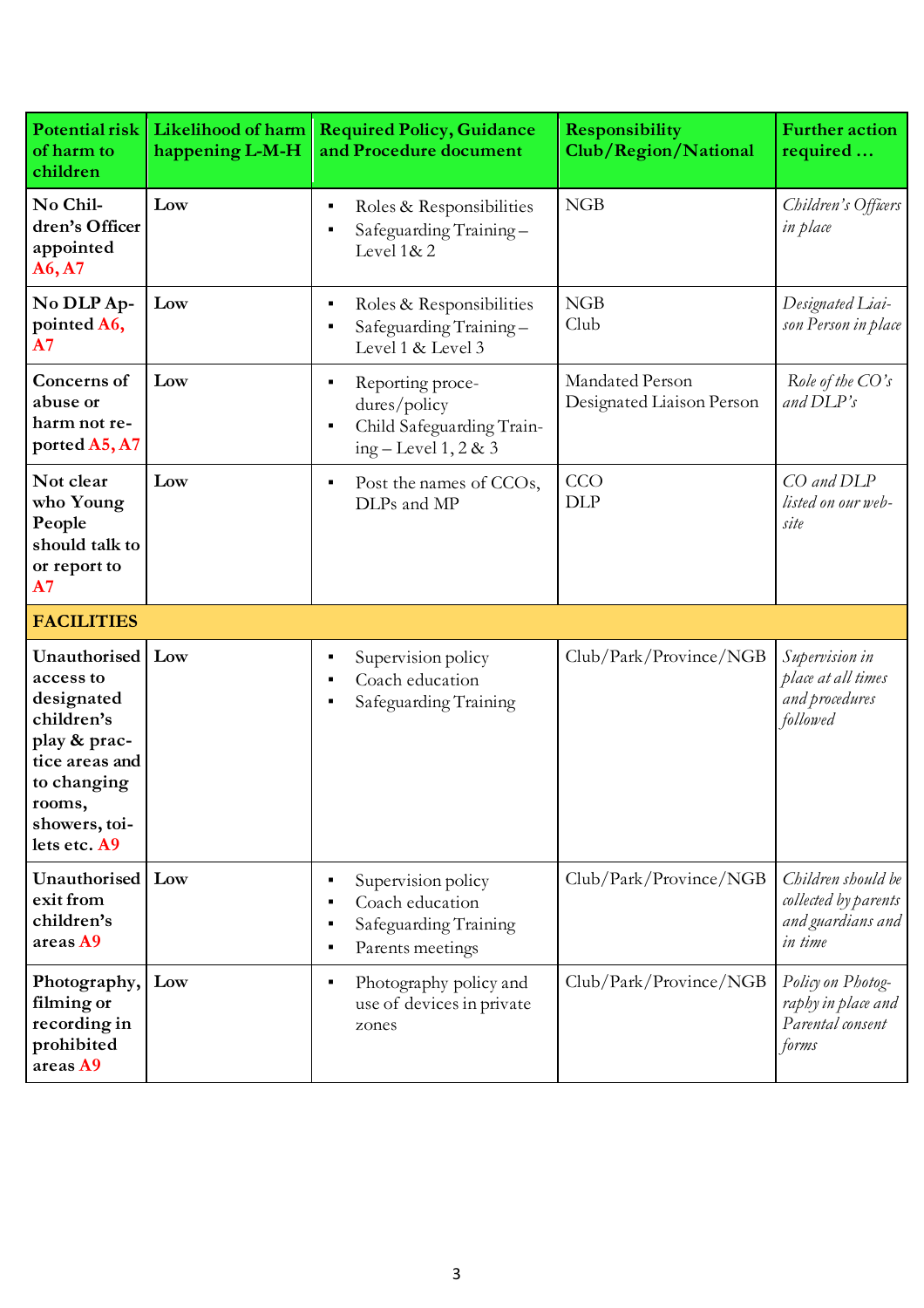| Potential risk<br>of harm to<br>children                                                                                                                       | Likelihood of harm<br>happening L-M-H  | <b>Required Policy, Guidance</b><br>and Procedure document                         | Responsibility<br>Club/Region/National                        | <b>Further action</b><br>required                                                    |
|----------------------------------------------------------------------------------------------------------------------------------------------------------------|----------------------------------------|------------------------------------------------------------------------------------|---------------------------------------------------------------|--------------------------------------------------------------------------------------|
| Children<br>sharing fa-<br>cilities with<br>adults e.g.,<br>dressing<br>room, show-<br>ers etc. A9                                                             | Low                                    | Safeguarding policy<br>Supervision<br>Rota                                         | Club/Park/Province/NGB                                        | Children not per-<br>mitted to go to<br>changing rooms or<br>toilets alone           |
| <b>RECRUITMENT</b>                                                                                                                                             |                                        |                                                                                    |                                                               |                                                                                      |
| Recruitment<br>of inappro-<br>priate people<br>A <sub>4</sub>                                                                                                  | Low                                    | Recruitment policy                                                                 | NGB<br>Branch<br>Club<br>Park<br>CCO<br>Appropriate personnel | Recruitment proce-<br>dure in place                                                  |
| Lack of clari-<br>ty on roles A4                                                                                                                               | Low                                    | Recruitment policy<br>Roles<br>Codes of behaviour                                  | Club/Park/Province/NGB                                        | Meetings with<br>Coaches, physical<br>trainers etc on a<br>regular basis             |
| Unqualified<br>or untrained<br>people in role<br>A <sub>4</sub>                                                                                                | Low                                    | Recruitment policy<br>$\blacksquare$<br>Coach Education require-<br>ment           | Club/Park/Province/NGB                                        | All coaches and<br>trainers must hold<br>the necessary quali-<br>fications           |
|                                                                                                                                                                | <b>COMMUNICATIONS AND SOCIAL MEDIA</b> |                                                                                    |                                                               |                                                                                      |
| Lack of<br>awareness<br>of 'risk of<br>harm' with<br>members<br>and visitors<br>A2, A5                                                                         | Low                                    | Child Safeguarding State-<br>ment<br>Training policy                               | Club/Park/Province/NGB                                        | All coaches, train-<br>ers etc must take<br>SG1 Training                             |
| No com-<br>munication<br>of Child<br>Safeguard-<br>ing State-<br>ment or<br>Code of<br><b>Behaviour</b><br>to<br>members or<br>visitors A2,<br>A <sub>10</sub> | Low                                    | Child Safeguarding State-<br>$ment - display$<br>Code of Behaviour<br>- distribute | Club/Park/Province/NGB                                        | Safeguarding<br>Statement is on<br>our website and on<br>our centres notice<br>board |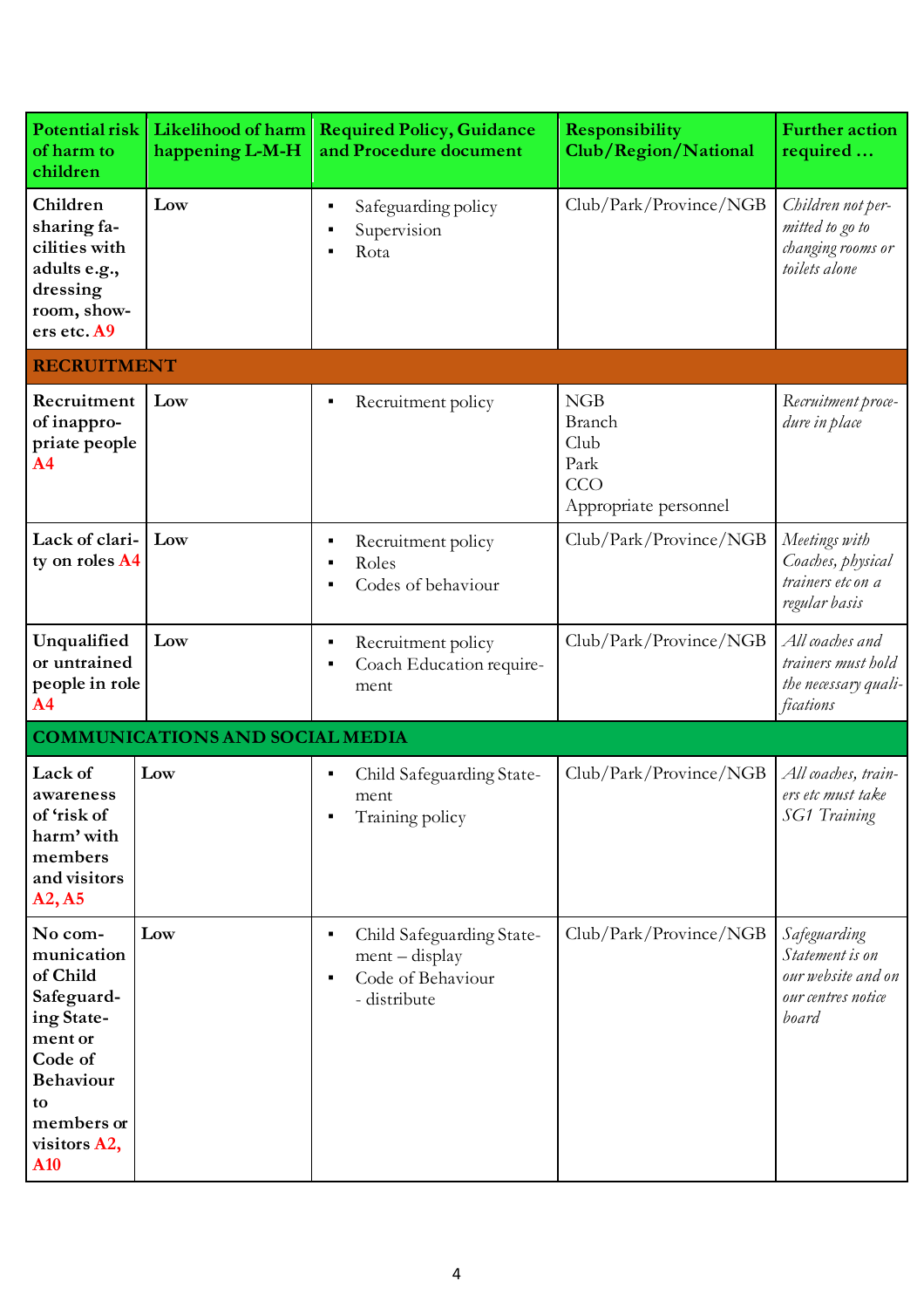| Potential risk<br>of harm to<br>children                                                                                                              | Likelihood of harm<br>happening L-M-H | <b>Required Policy, Guidance</b><br>and Procedure document | Responsibility<br>Club/Region/National | <b>Further action</b><br>required                                                                                                         |
|-------------------------------------------------------------------------------------------------------------------------------------------------------|---------------------------------------|------------------------------------------------------------|----------------------------------------|-------------------------------------------------------------------------------------------------------------------------------------------|
| Unauthor-<br>ised pho-<br>tography &<br>recording of<br>activities A9                                                                                 | Low                                   | Photography and Use of<br>Images policy                    | Club/Park/Province/NGB                 | Permission must be<br>sought by all                                                                                                       |
| Inappropri-<br>ate use of<br>social me-<br>dia and<br>communi-<br>cations by<br>under 18's<br>A <sub>9</sub>                                          | Low                                   | <b>Best Practice</b><br>Code of conduct                    | Club/Park/Province/NGB                 | Policy in place for<br>$S\!M$                                                                                                             |
|                                                                                                                                                       | <b>GENERAL RISK OF HARM</b>           |                                                            |                                        |                                                                                                                                           |
| Harm not<br>being rec-<br>ognised<br>safeguard-<br>ing policy<br>A5, A7                                                                               | Low                                   | Safeguarding policy<br>Child Safeguarding Train-<br>ing    | Club/Park/Province/NGB                 | Children's Officers<br>and DLP in place                                                                                                   |
| Harm<br>caused by<br>child to<br>child<br>coach<br>to child<br>volun-<br>teer to<br>child<br>mem-<br>ber to<br>child<br>visitor<br>to child<br>A5, A7 | Low                                   | Safeguarding policy<br>Child Safeguarding Train-<br>ing    | Club/Park/Province/NGB                 | Codes in place for<br>all and all are<br>asked to sign up to<br>their relevant code<br>Training provided<br>to Coaches, CO's<br>and DLP's |
| General be-<br>havioural<br>issues A10                                                                                                                | Low                                   | Code of Conduct                                            | Club/Park/Province/NGB                 | Codes in place for<br>all and all are<br>asked to sign up to<br>their relevant code                                                       |

Explanation of terms used: